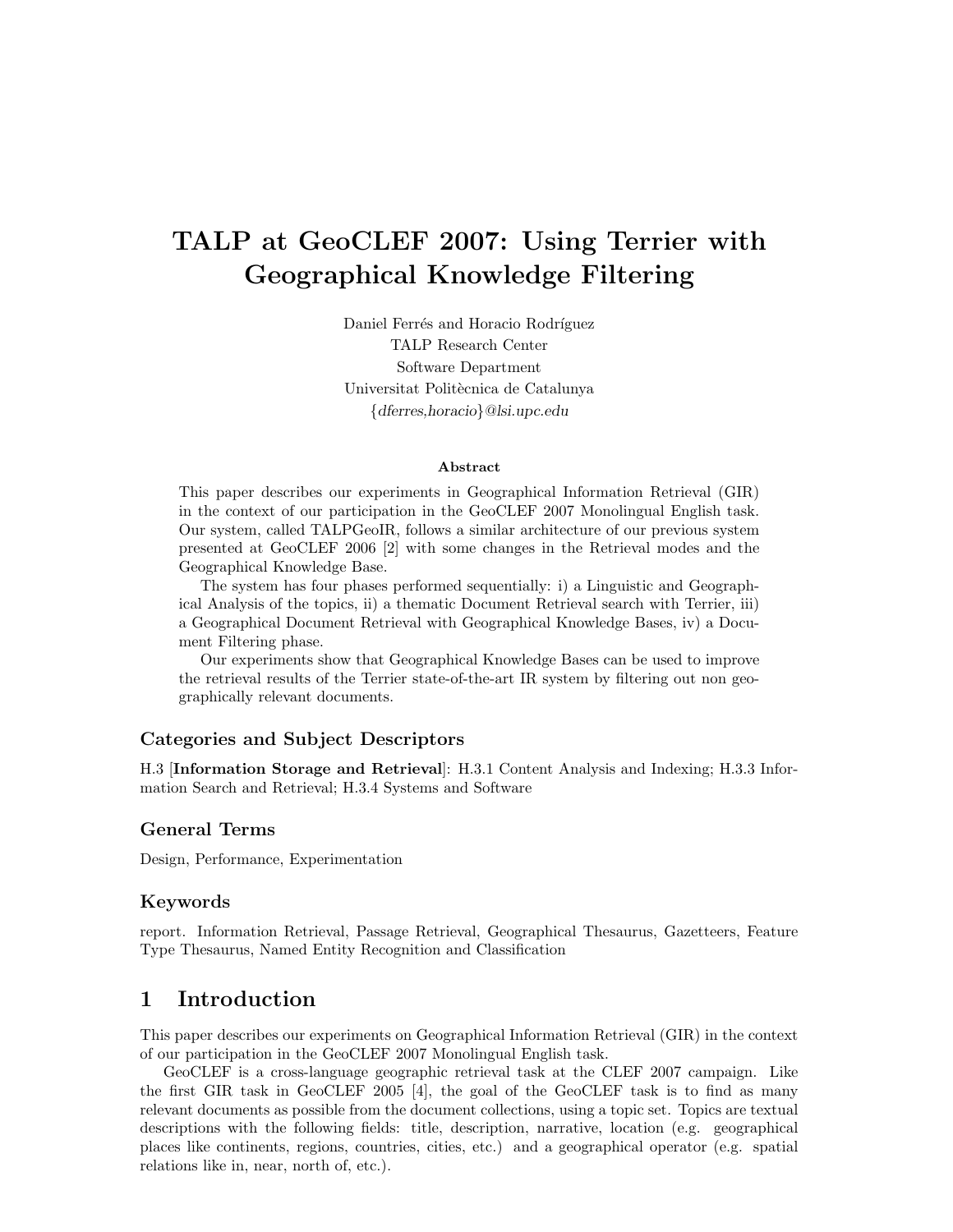Our GIR system is a modified version of the system presented in GeoCLEF 2006 [3] with some changes in the Retrieval modes and the Geographical Knowledge Base. The system has four phases performed sequentially: i) a Linguistic and Geographical Analysis of the topics, ii) a thematic Document Retrieval with Terrier, iii) a Geographical Retrieval task with Geographical Knowledge Bases (GKBs), and iv) a Document Filtering phase. In addition, we have developed a toolbox based on 'shape files'<sup>1</sup> for countries, following [8].

In this paper we present the overall architecture of our Geographical IR system and we describe briefly its main components. We also present the experiments, results and conclusions in the context of the GeoCLEF 2007 Monolingual English.

# 2 System Description

## 2.1 Overview

The system architecture has four phases that are performed sequentially: Topic Analysis, Textual Retrieval, Geographical Retrieval, and Document Filtering. Previously, a Collection Preprocessing phase has been applied over the textual collections.

## 2.2 Collection Pre-processing

We pre-processed the entire English collections: Glasgow Herald 1995 (GH95) and Los Angeles Times 1994 (LAT94) (i.e. 169,477 documents) with linguistic tools (described in the next subsection) to mark the part-of-speech (POS) tags, lemmas and Named Entities (NE). After this process the collection is analyzed with a Geographical Thesaurus (described in the next subsection). This information was used to built two indexes: one with the geographical information extracted from the documents (and enriched with a GKB) and another with the original textual information. We have used the Terrier Information Retrieval (IR) system to index the Textual Index.

- Geographical Index: this index contains the geographical information of the documents: the feature types appearing int the documents and the geographical information associated to each Geographical Named Entity of the document (feature type and geo-ontology path information and coordinates). Even if the place is ambiguous all the possible referents are indexed.
- Textual Index: this index stores the lemmatized content of the document without added geographical information

## 2.3 Topic Analysis

The goal of this phase is to extract all the relevant keywords (with its analysis) from the topics. These keywords are then used by the Document Retrieval phases. The Topic Analysis phase has two main components: a Linguistic Analysis and a Geographical Analysis.

#### 2.3.1 Linguistic Analysis

This process extracts lexico-semantic and syntactic information using the following set of Natural Language Processing tools: i)  $\text{Tr } \mathbf{T}$  an statistical POS tagger [1], ii) WordNet lemmatizer (version 2.0), iii) A Maximum Entropy based NERC trained with the CONLL-2003 shared task English data set.

<sup>1</sup>http://www.esri.com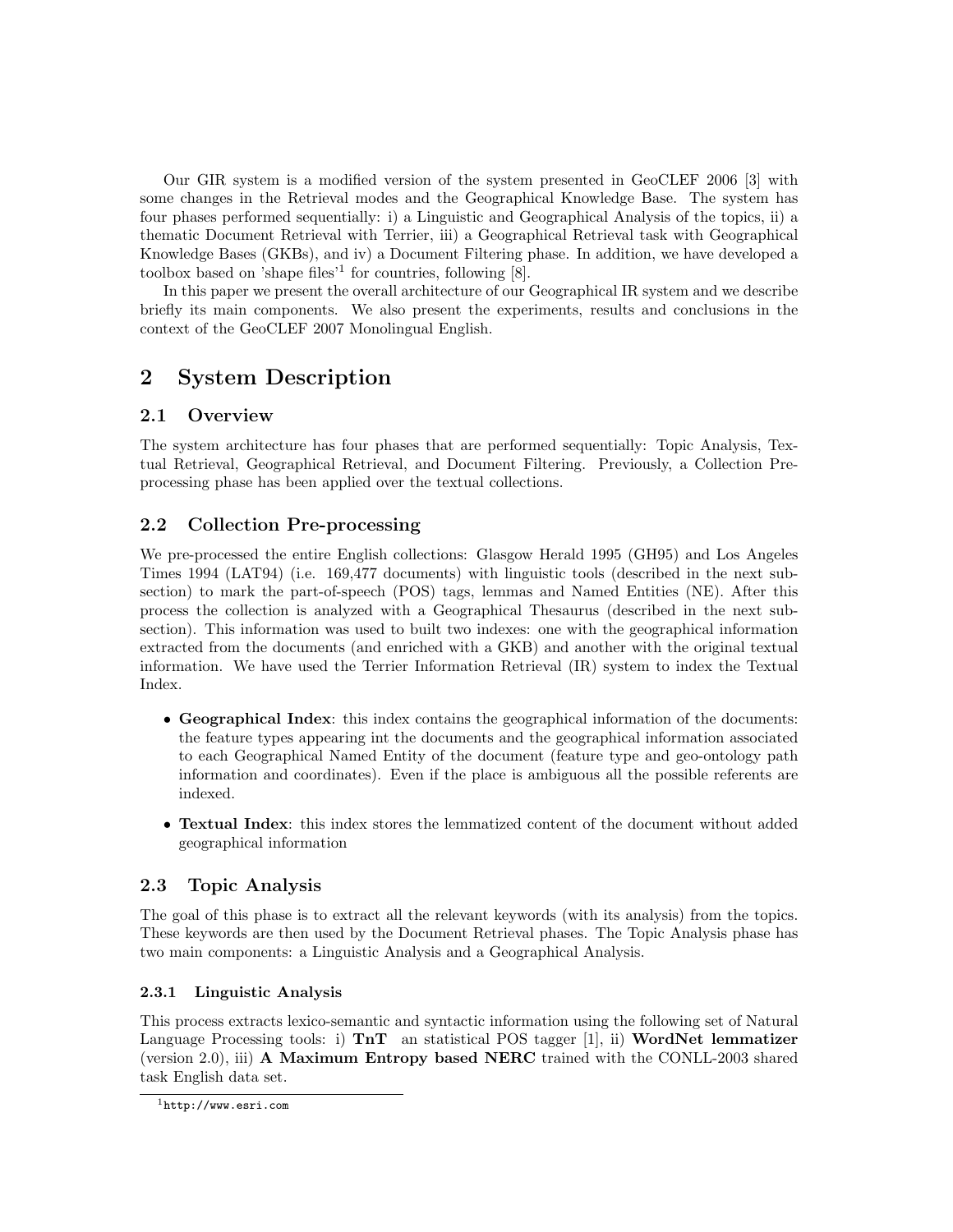#### 2.3.2 Geographical Analysis

The Geographical Analysis is applied to the Named Entities from the Title and Description and Narrative tags that have been classified as LOCATION or ORGANIZATION by the NERC module. This analysis uses a Geographical Knowledge Bases that has three main components:

- Geographical Thesaurus: this component has been built joining four gazetteers that contain entries with places and their geographical class, coordinates, and other information:
	- 1. GEOnet Names Server (GNS)<sup>2</sup>: a gazetteer covering worldwide excluding the United States and Antarctica, with 5.3 million entries.
	- 2. Geographic Names Information System (GNIS)<sup>3</sup>, contains 2.0 million entries about geographic features of the United States and its territories. We used a subset of 39,906 entries of the most important geographical names.
	- 3.  $Geo WorldMap<sup>4</sup> World Gazetter: a gazetteer with approximately 40,594 entries of the$ most important countries, regions, and cities of the world.
	- 4. World Gazetteer<sup>5</sup>: a gazetteer with approximately  $171,021$  entries of towns, administrative divisions and agglomerations with their features and current population. From this gazetteer we added only the 29,924 cities with more than 5,000 unhabitants.

Each one of these gazetteers have a different set of classes. We have mapped these sets to the ADL Feature Type Thesaurus.

• Feature Type Thesaurus. The feature type thesaurus of ourThe keywords used for

Geographical Thesaurus is the ADL Feature Type Thesaurus (ADLFTT). The ADL Feature Type Thesaurus is a hierarchical set of geographical terms used to type named geographic places in English [5]. Both GNIS and GNS gazetteers have been mapped to the ADLFTT, with a resulting set of 575 geographical types. Our GNIS mapping is similar to the one exposed in [5].

#### • Shape Files Toolbox.

[8] propose the use of a publicly available database of 'shape files' for countries. There is a 'shape file' available for each country. Each 'shape file' contains a set of non overlapping regions (represented as polygons), each one consisting of a set of points (X-Y coordinates) representing the 'border' of the area. For most countries the 'shape file' contains only one area but some of them contain more than one, for instance, Italy contains 22 areas (the continental area and several islands).

In order to cope with 'shape files' we have developped a toolbox (implemented in Prolog) allowing a simple management. The main facilities provided by the toolbox are:

- Obtaining the border points of a country.
- Detecting if a point belongs to a country or area.
- Obtaining a polygon which encodes a certain area of a country using a 9-grid zone division (North, North-West, North-East, West, Central, East, South, South-West, Sout-East).
- Getting the border points around a point P at a distance D.
- Getting near points around a point P.

<sup>3</sup>GNIS. http://geonames.usgs.gov/geonames/stategaz

<sup>2</sup>GNS. http://gnswww.nima.mil/geonames/GNS/index.jsp

<sup>&</sup>lt;sup>4</sup>Geobytes Inc.: Geoworldmap database containing cities, regions and countries of the world with geographical coordinates. http://www.geobytes.com/.

<sup>5</sup>World Gazetteer: http://www.world-gazetteer.com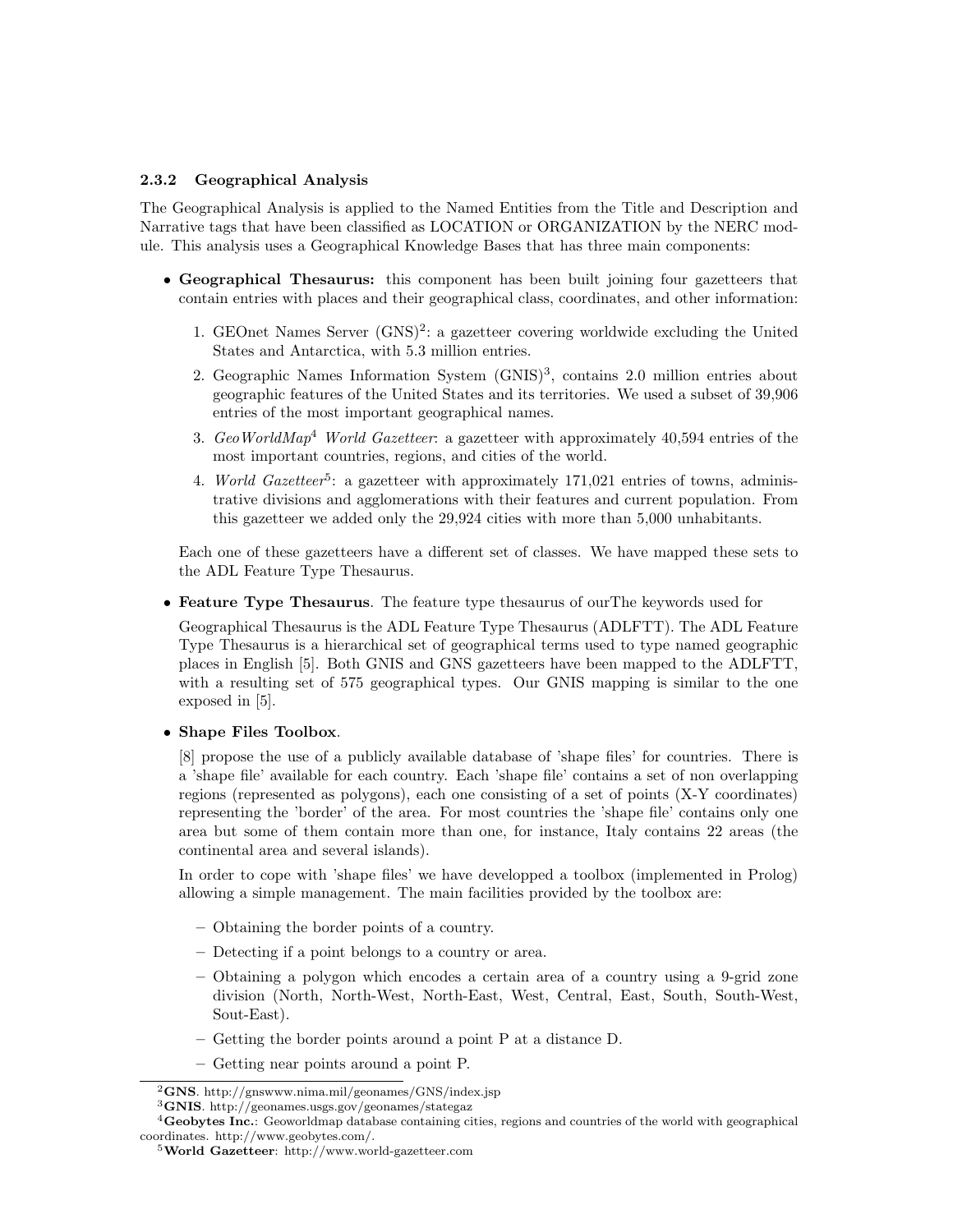### 2.4 Textual Document Retrieval with Terrier

Terrier is an state-of-the-art Information Retrieval system that includes parameter-free probabilistic retrieval approaches such as: Divergence from Randomness (DFR) models [6], classical TF-IDF weighting, Language Modelling, and Okapi's BM25 probabilistic ranking formula.

This module uses Terrier over a lemmatized index of the document collections and retrieves the relevant documents using the whole content of the tags previously lemmatized.

## 2.5 Geographical Document Retrieval using Geographical Knowledge Bases

Our Geographical Knowledge Base (described before) is used to retrieve geographically relevant documents given the geographical terms of a Geographical IR query. The GeoKB uses a Relaxed geographical search policy (see [2] for more details) over Geographical terms and geographical feature types. This search policy allows to retrieve all the documents that have a token that matches totally or partially (a sub-path) the geographical keyword. As an example, the keyword America@@Northern America@@United States will retrieve all the U.S. places. In addition, each geographical feature type in the query can be expanded using a set of feature type synonyns and related words that has been manually extracted from the GNIS feature types.

## 2.6 Document Filtering

This component filters the documents retrieved by Terrier and the Geographical Document Retrieval module. First, the top-scored documents retrieved by Terrier that appear in the document set retrieved by the Geographical Document Retrieval module are selected. Then, if the set of selected documents is less than 1,000, the top-scored documents of Terrier that not appear in the document set of Lucene are selected with a lower priority than the previous ones. Finally, the first 1,000 top-scored documents are selected. On the other hand, when the system uses only Terrier for retrieval only selects the first 1,000 top-scored documents by Terrier.

#### 2.6.1 Geographical Border Filtering

We developed a new filtering process that using the Shape files toolbox of the GKB allows to create polygons of geographical points that enclose the geographical restriction described by the geographical terms of the topic.

# 3 Experiments

#### 3.1 Initial Tuning

We performed a set of experiments with the GeoCLEF 2006 topics in order to determine the top performing options for the Terrier IR platform.

The best options were a TF-IDF schema over a lemmatized collection with Porter Stemmer and Query Expansion (docs=10;terms=40). The previous configuration achieved a MAP of 0.3457 in the GeoCLEF 2006. Outperforming the BM25 and the DFR (Divergence From Randomness) schemas with MAPs of 0.3394 and 0.2862.

#### 3.2 Final experiments

For the GeoCLEF 2007 evaluation we designed a set of five experiments that consist in applying, geographical knowledge filtering, Relevance Feedback, and different topic tags to an automatic state-of-the-art IR system (see Table 1). These experiments used the options that gave us the best results with the,

Basically, these experiments can be divided in two groups depending on the retrieval engines used: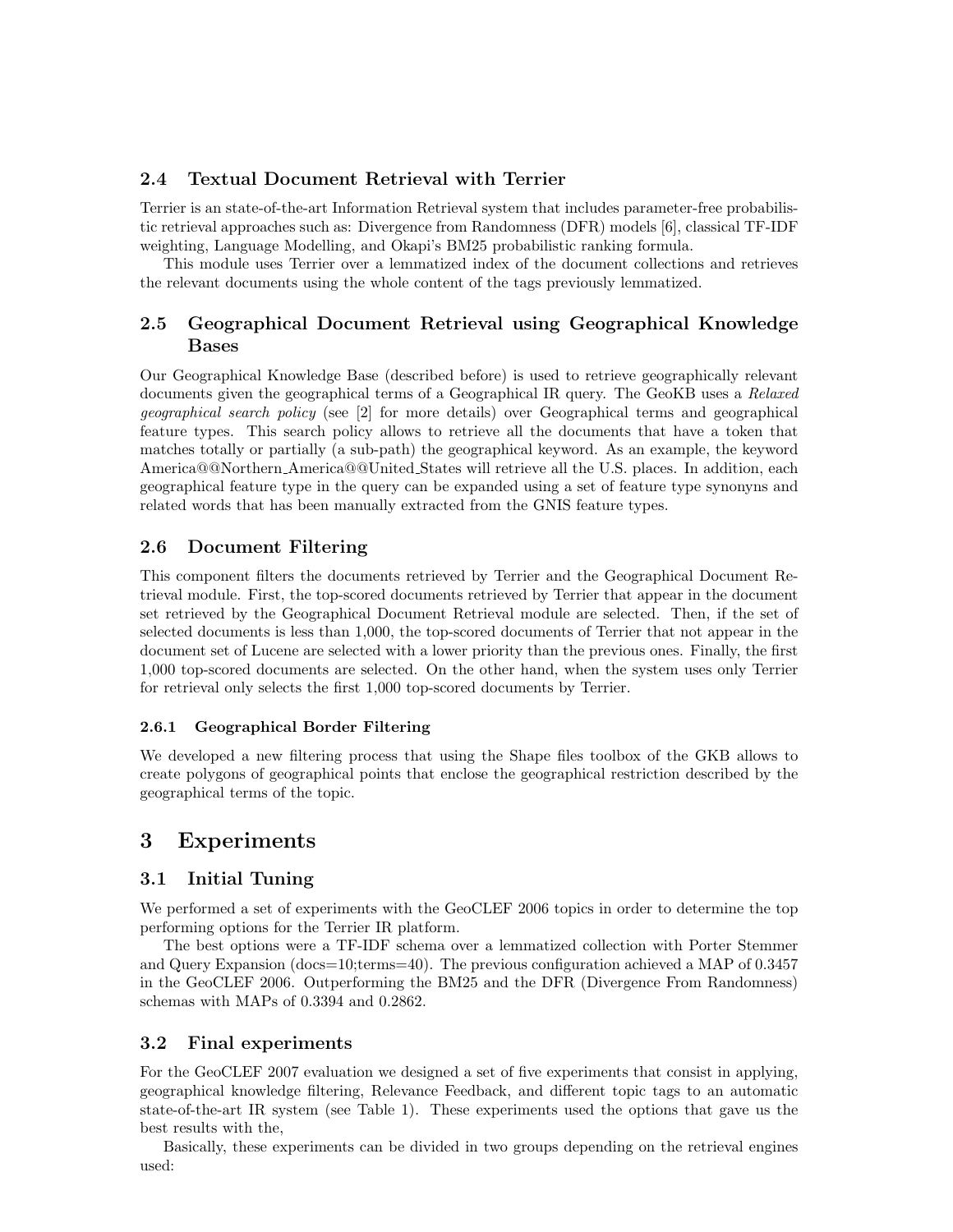- Only Terrier. Two baseline experiments have been done in this group: the runs TALP-GeoIRTD1 and TALPGeoIRTDN1. These runs differ uniquely in the use of the Narrative tag in the second one. Both runs use the Terrier IR system without GKBs over a lemmatized collection and applying TFIDF with Porter Stemmer and Query Expansion (docs=10;terms=40) in order to retrieve a max of 10.000 docs per topic.
- Terrier & GeoKB Filtering. The runs TALPGeoIRTD2 and TALPGeoIRTDN2 use the same Terrier configuration than the previous runs for textual Document Retrieval and a GKB for geographical Document Retrieval. A process of Document Filtering based on a Geographical Document Retrieval re-ranks the textually retrieved docs.

The experiment TALPGeoIRTDN3 is similar to the previous experiments but uses Border Filtering and omits Query Expansion with Relevance Feedback. Due to the initial phase of our Border filtering approach, this filtering was only applied to the topics that have a geographical relation that implies "close" or "near" and some regions.

| rable 1. Description of the Experiments at Geochlin 2001. |           |                 |                                     |     |  |  |  |  |  |
|-----------------------------------------------------------|-----------|-----------------|-------------------------------------|-----|--|--|--|--|--|
| Automatic Runs                                            | Tags      | IR System       | Relevance Feedback Border Filtering |     |  |  |  |  |  |
| TALPGeoIRTD1                                              | <b>TD</b> | Terrier         | yes                                 |     |  |  |  |  |  |
| TALPGeoIRTD2                                              | <b>TD</b> | Terrier & GeoKB | yes                                 |     |  |  |  |  |  |
| TALPGeoIRTDN1                                             | TDN       | Terrier         | yes                                 |     |  |  |  |  |  |
| TALPGeoIRTDN2                                             | TDN       | Terrier & GeoKB | yes                                 |     |  |  |  |  |  |
| TALPGeoIRTDN3                                             | TDN       | Terrier & GeoKB |                                     | ves |  |  |  |  |  |

Table 1: Description of the Experiments at GeoCLEF 2007.

## 4 Results

The results of the TALPGeoIR system at the GeoCLEF 2007 Monolingual English task are summarized in Table 2. This table has the following IR measures for each run: Average Precision, R-Precision, and Recall.

The runs that use Terrier and the GeoKB have a better Average Precision, R-Precision than the ones that use only Terrier. The run with the best *Average Precision* is **TALPGeoIRTD2** with 0.2850. The best Recall measure is obtained by the run **TALPGeoIRTDN1** with a  $93.23\%$ of the relevant documents retrieved. This run has the same configuration of the **TALPGeoIRTD1** run but uses the Narrative tag. The run **TALPGeoIRTDN3**, that used Border Filtering without Relevance Feedback, shows an slightly improving of the MAP and Recall compared with the results of the other runs that use the Narrative tag: TALPGeoIRTDN1 and TALPGeoIRTDN2.

Table 2: TALPGeoIR results at GeoCLEF 2007.

| Run           | Tags       | IR System       |        | AvgP. R-Prec. | Recall $(\%)$ | Recall  |
|---------------|------------|-----------------|--------|---------------|---------------|---------|
| TALPGeoIRTD1  | TD         | Terrier         | 0.2711 | 0.2847        | 91.23%        | 593/650 |
| TALPGeoIRTD2  | TD.        | Terrier & GeoKB | 0.2850 | 0.3170        | 90.30%        | 587/650 |
| TALPGeoIRTDN1 | <b>TDN</b> | Terrier         | 0.2625 | 0.2526        | 93.23%        | 606/650 |
| TALPGeoIRTDN2 | <b>TDN</b> | Terrier & GeoKB | 0.2754 | 0.2895        | 90.46%        | 588/650 |
| TALPGeoIRTDN3 | TDN        | Terrier & GeoKB | 0.2787 | 0.2890        | 92.61%        | 602/650 |